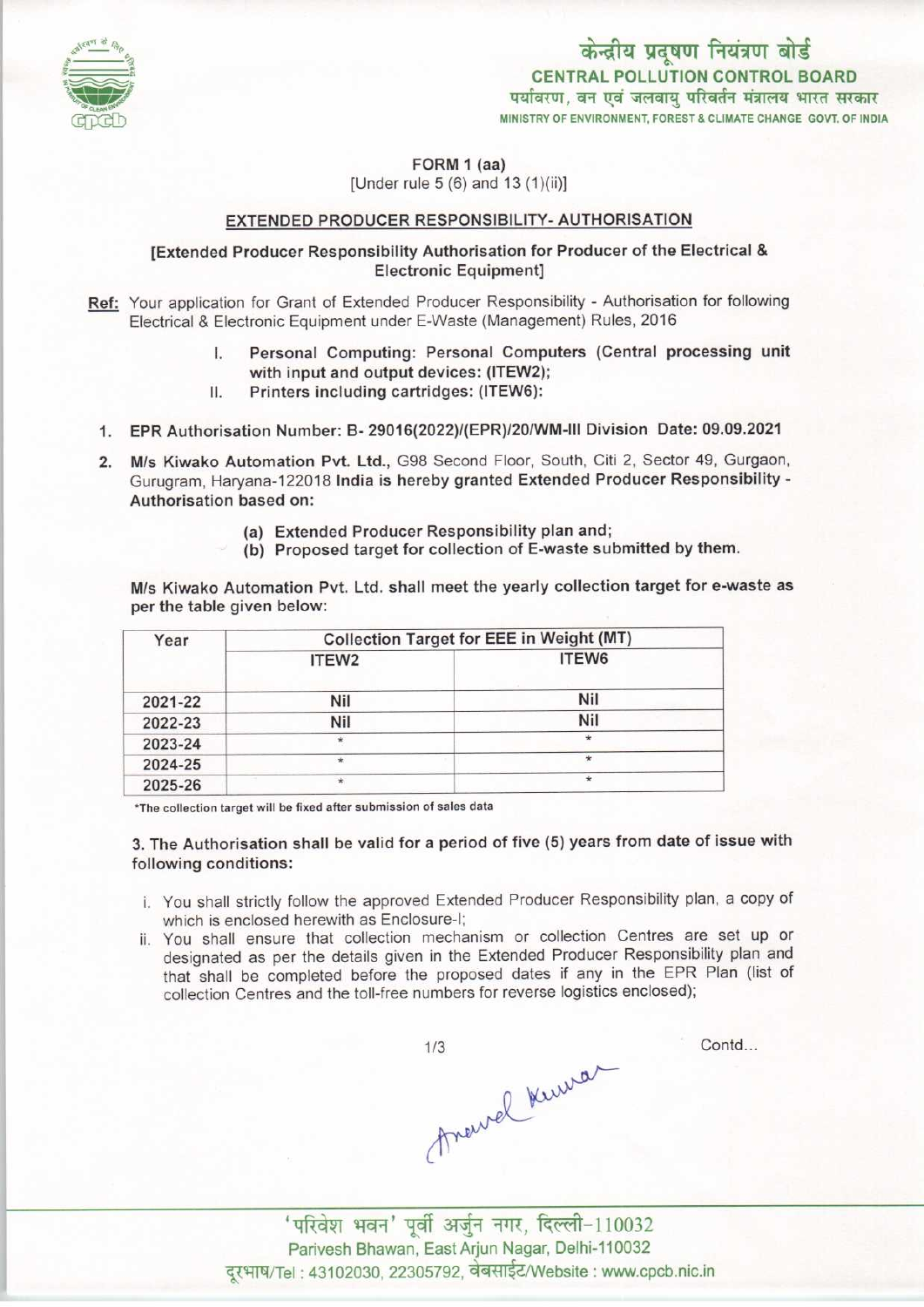

#### From pre page..,.

- iii. You shall ensure that all the collected e-waste is channelized to your PRO's(M/s Pro Connect, G-7,New Market, Near Khasa Kothi Circle, Jaipur) and records shall be maintained at PRO, recycler/dismantler and your end;
- iv. You shall maintain records, in Form-2 of these Rules, of e-waste and make such records available for scrutiny by Central Pollution Control Board;
- v. You shall file annual returns in Form-3 to the Central Pollution Control Board on or before 30th day of June following the financial year to which that returns relates.

# vi. General Terms & Conditions of the Authorisation:

- a.The authorisation shall comply with provisions of the Environment (Protection) Act, 1986 and the E-waste (Management) Rules,2016 made there under;
- b. The authorisation or its renewal shall be produced for inspection at the request of an officer authorised by the Central Pollution Control Board;
- c.Any change in the approved Extended Producer Responsibility plan should be informed to Central Pollution Control Board within 15 days on which decision shall be communicated by Central Pollution Control Board within sixty days;
- d. It is the duty of the authorised person to take prior permission of the Central Pollution Control Board to close down any collection centre/points or any other facility which are part of the EPR plan;
- e. An application for the renewal of authorisation shall be made as laid down in subrule (vi) of rule of 13(1) the E-Waste (Management) Rules, 2016;
- f. The Board reserves right to cancel/amend/revoke the authorisation at any time as per the policy of the Board or Government.

## vii. Additional Conditions: -

- a) That the applicant will submit annual sales data along with annual returns;
- b) That the applicant has to ensure that the addresses of collection points provided by them in their EPR Plan are correct and traceable and the collection points/centres are functional;
- c) That the applicant will submit revised application for grant of EPR Authorisation in case of applicant adding/changing PRO or changing its EPR Plan;

 $2/3$ Around Kuman

Contd...